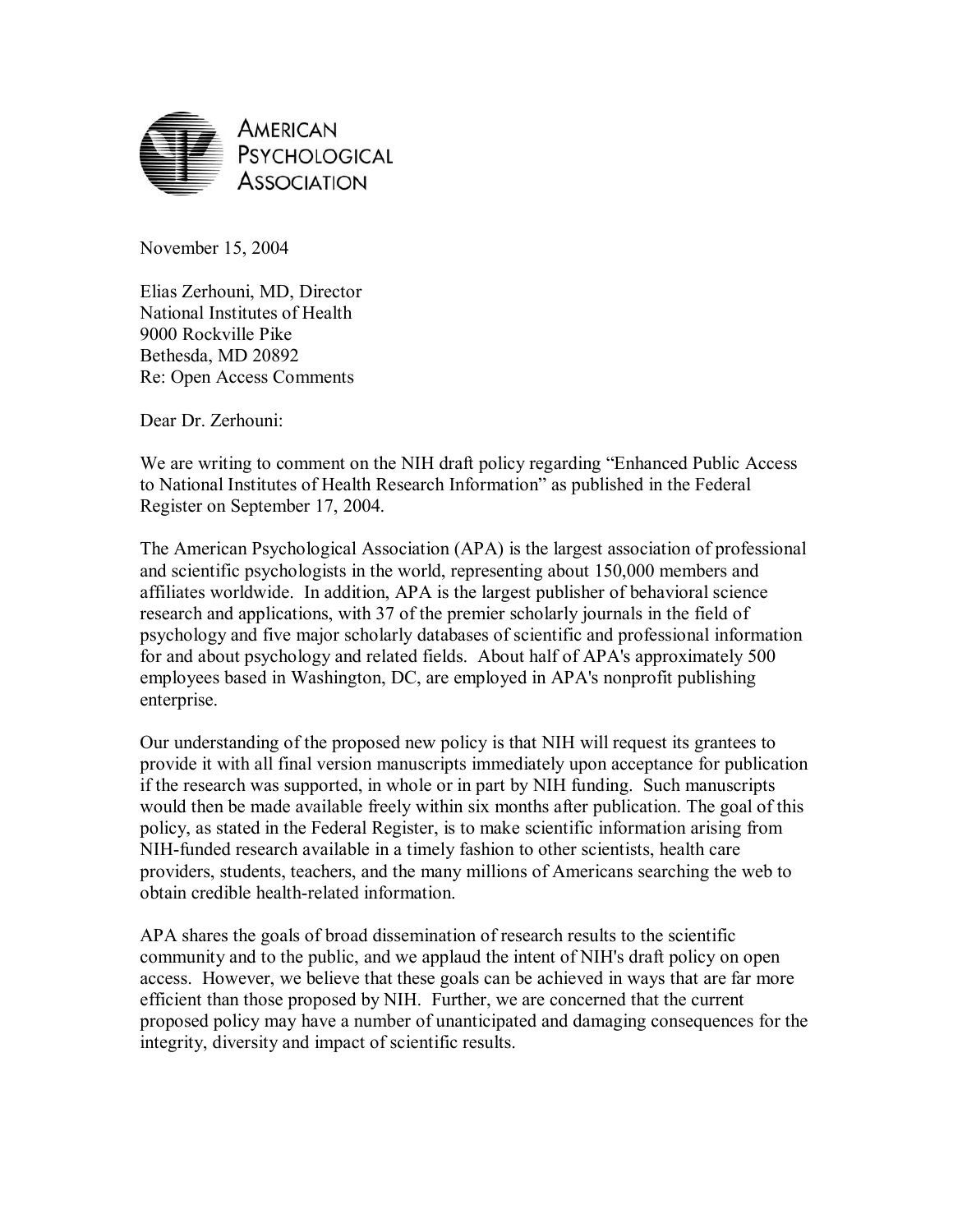In our comments below we first address ways we believe the goals of broad dissemination can be better achieved in the publishing process. We then outline a number of potential unanticipated and damaging consequences of the proposed policy:

- Rather than requiring the full, final manuscript to be deposited in PubMed Central (PMC), limit the deposited material to a full citation, including the final, published abstract. This will allow NIH to build a searchable electronic resource of NIH-funded research, but without creating an undue burden on itself, on publishers, or on authors. Each such deposited record should include a hyperlink to the publisher's own system for access to the complete publication. The deposited record could also include a link to the authors' websites. Under APA publishing policy, our authors may post electronic copies of their published papers on their own websites, providing a very effective means for other researchers and for the public to gain ready access to those papers. Publishers and authors could also be encouraged to produce two abstracts – one written for a scientific audience, and another for a lay audience. This would satisfy the need to communicate results to audiences who have clearly different needs and goals.
- Creating a repository of technical and scientific publications is not the most effective way to inform the public about new and emerging health care research findings. A better approach is to create daily press releases, weekly news alerts, and monthly newsletters for the public on the results of NIH supported research, written in a style, format, and language level appropriate for health care users and taking full advantage of all available media, including websites, radio, television, newspapers and magazines. Science writers can craft materials that inform the general public about the latest research results from NIH supported projects. In addition, NIH can develop attractive and informative magazines, newsletters, and brochures on the latest NIH supported research projects and provide them in bulk to hospitals, clinics, and doctors, who in turn can make them available to their patients. Our many years of experience with scientific publishing tell us that approaches such as these provide the most effective means for informing the public about new and emerging research findings.

We are encouraged that NIH intends to maintain a dialogue with publishers, investigators, and representatives from scientific associations to ensure the success of this initiative. However, we believe that NIH should adopt a more cautious and thoughtful approach, and to follow through in its partnerships with scientific publishers in exploring a variety of other dissemination models. In addition, data should be gathered to assess the short- and long-term costs and benefits both to enhancing public access and to maintaining the integrity of the scientific record. To rush the implementation of a dramatic new policy could carry with it the potential of causing irreparable harm to the integrity of science and to the very mission of NIH.

The full impact of the proposed new policy on research publishing cannot be specified at this point. This is why we urge NIH to adopt a more cautious approach, focusing on a careful testing and evaluation of any proposed new policy. We believe that there will be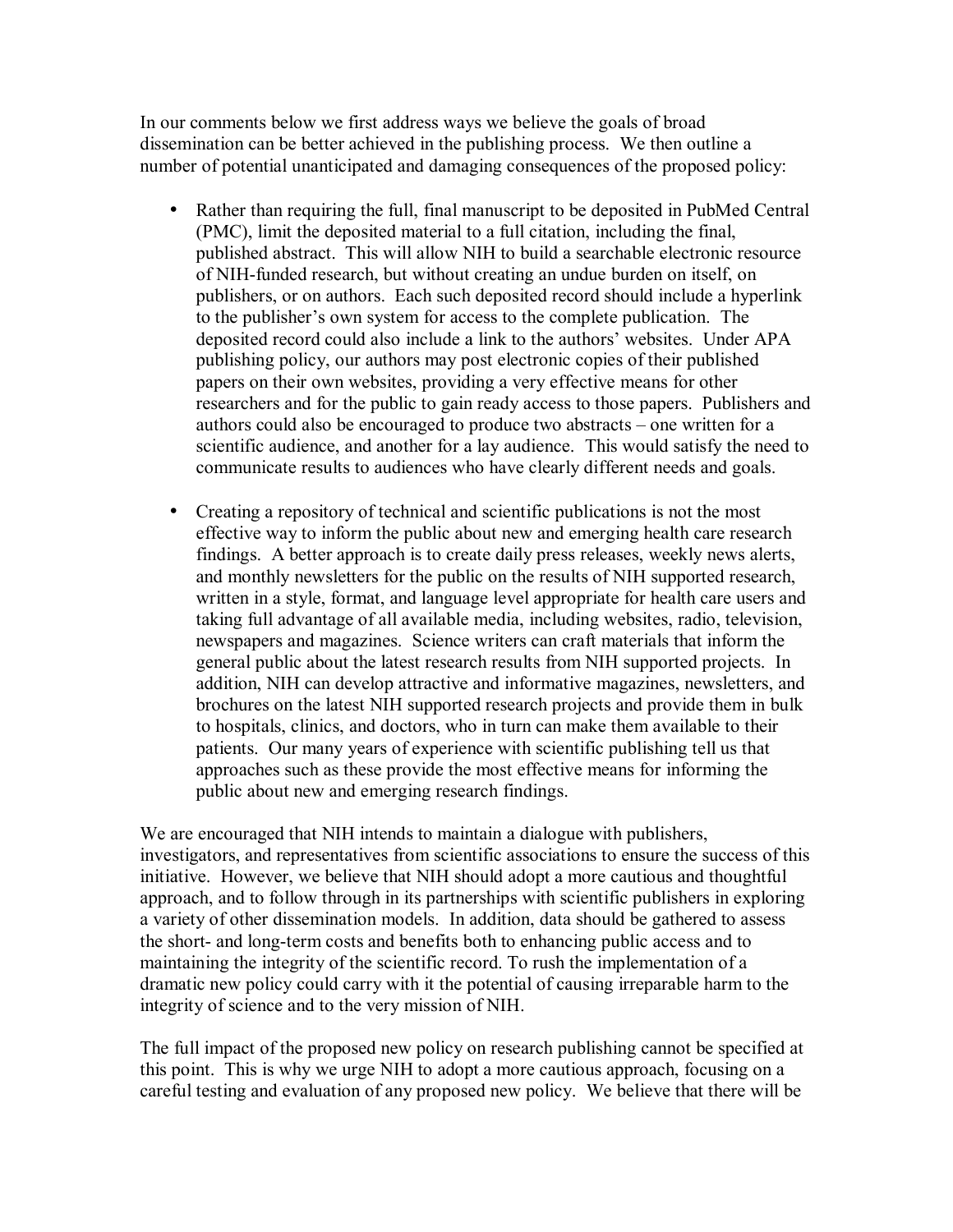unintended negative consequences, in the form of fewer publishing outlets and reduced editorial assessment. We are confident that NIH will agree that none of these consequences, outlined in more detail below, is desirable:

- The quality of science depends on the availability of publication outlets and on the scientific peer review process – a process on which NIH depends itself in selecting grants to be funded. Scientific publishers, such as APA, are able to maintain the highest standards of quality by investing considerable resources in editorial and peer review infrastructure. Those resources depend on the proceeds from the sale of scientific publications. We believe that the proposed NIH policy will carry profound economic implications that will cause a reduction in the availability of scientific publication outlets. It will also produce a shift in who will bear the cost of scientific publishing.
- Reducing the availability of scientific publication outlets will harm the entire scientific enterprise, and make it more difficult for researchers, including those supported by NIH grants, to disseminate their results. Rather than increasing access to research results, the proposed policy could easily produce just the  $opposite - it could reduce both scientific and lay audiences' access to the research$ because there will be fewer places for scientists to publish their results. JAMA and NEJM are not good models of whether a mere six month delay will have a major negative impact on journals' print and electronic revenue, since they are the absolute leaders in the field. Rather, it is necessary to consider the financial impact on the second tier scientific journals and whether they can continue to exist with reduced revenue that will follow a six month release.
- The proposed policy will not change the cost of scientific publishing, but it will shift the burden of that cost away from scientific publishers and onto authors and the funding agency. This shift will carry with it numerous undesirable consequences. It will mean that authors who possess greater financial resources will have privileged access to scientific publishing, while those who do not possess such resources will be increasingly denied access to scientific publishing. We already know that the availability of financial resources is not distributed evenly across the diversity of our nation's scientists, institutions, and geographic regions. Thus, the proposed new policy could amplify rather than ameliorate inequities and unacceptably low diversity in the people and the places of science.
- APA is particularly concerned about the potential impact of these policies on scientists of color. If NIH funding begins to drive the entire publication process, then those researchers who historically have had more difficulty securing NIH grants are likely to be differentially impacted by the policy in negative ways. We know that NIH continues to be concerned about the low numbers of scholars of color who are principal investigators on NIH grants. We have strong reservations about an open access policy that carries with it even the slightest potential of undermining our shared commitment to increasing the participation of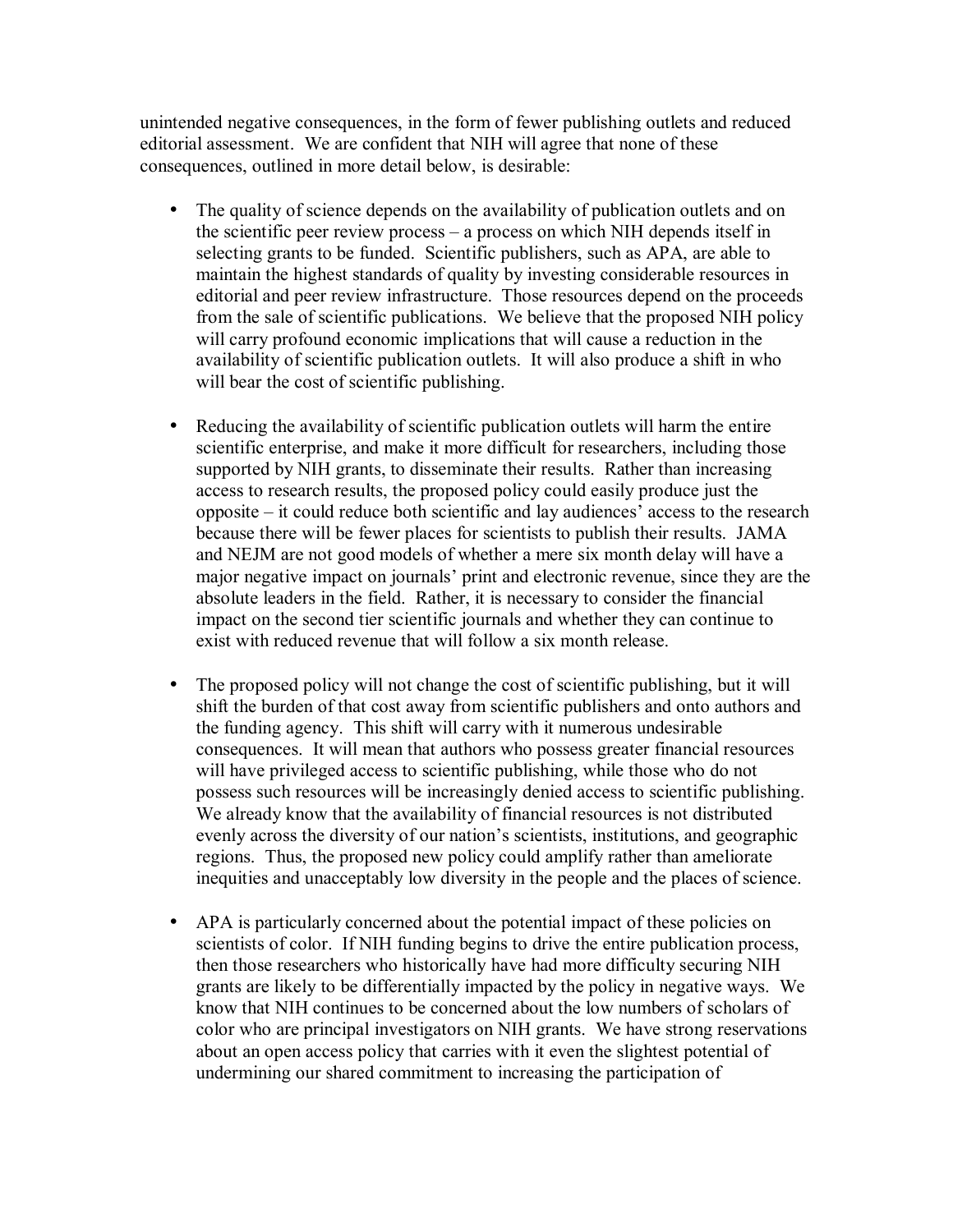underrepresented groups in all phases of the scientific process, including the publication of research results.

- We believe that placement of articles in one repository does not in itself make research more accessible or understandable to members of the lay public. Because a study may or may not be replicable, any one article needs to be placed in its proper context. Lay audiences, and indeed scientific audiences outside each journal's specialty, need help to interpret research results. The proposed NIH policy apparently defines "access" to mean free and easy, but the consumer is still left largely on his or her own to interpret and impart meaning. Results of this significant policy shift may fail to achieve the goal of helping many millions of Americans make more sense of NIH-funded research.
- In our view, the proposed new policy is not well specified. The details will be crucial, yet those details have not been offered for comment. For example, the draft policy includes no protections for the publisher's copyright, it does not define what is meant by "additional supplemental material" that should be archived in PubMed along with the publication, the scope of research publications to be deposited (defined as funded wholly *or in part*) is not well-defined, the additional costs to NIH and to taxpayers are not specified, and NIH has not anticipated the confusion that will be caused by the existence of multiple accessible versions of the same manuscript (e.g., the version deposited in PubMed and the one ultimately appearing in published form). In addition, we believe that the selection of a six-month delay to public archiving is arbitrary, and fails to take into account how the length of delay may impact numerous aspects of scientific publishing. Given the multitude of unanswered questions, it is surprising that NIH has not first engaged in a more careful testing and assessment of the proposed new policy.

The impact of the proposed NIH policy extends well beyond the scientists who accept grants from the NIH. It adversely affects the publishing activities of both non-profit and commercial scientific publishers, leading to the unintended consequences for scientific dissemination. Furthermore, it creates the false impression among lay consumers that they will somehow enjoy better or less expensive access to the results of NIH-funded research. Worst of all, it carries with it the potential to stifle scientific progress and to diminish access to scientific publishing among those scientists who already suffer from disadvantage. Good arguments can be made that these effects will be felt far and wide, and that they will not be positive ones.

Since the years before World War II when science became a publicly funded enterprise, the scientific publishing industry has served as an important gate  $k$ eper  $-$  selectively showcasing scientific articles judged to be significant and of high quality. While NIH and other public institutions have channeled public funds into research, publishers such as APA have worked with federal agencies in a public-private partnership, continuing to winnow scientific output so that only the higher quality research articles reach the public